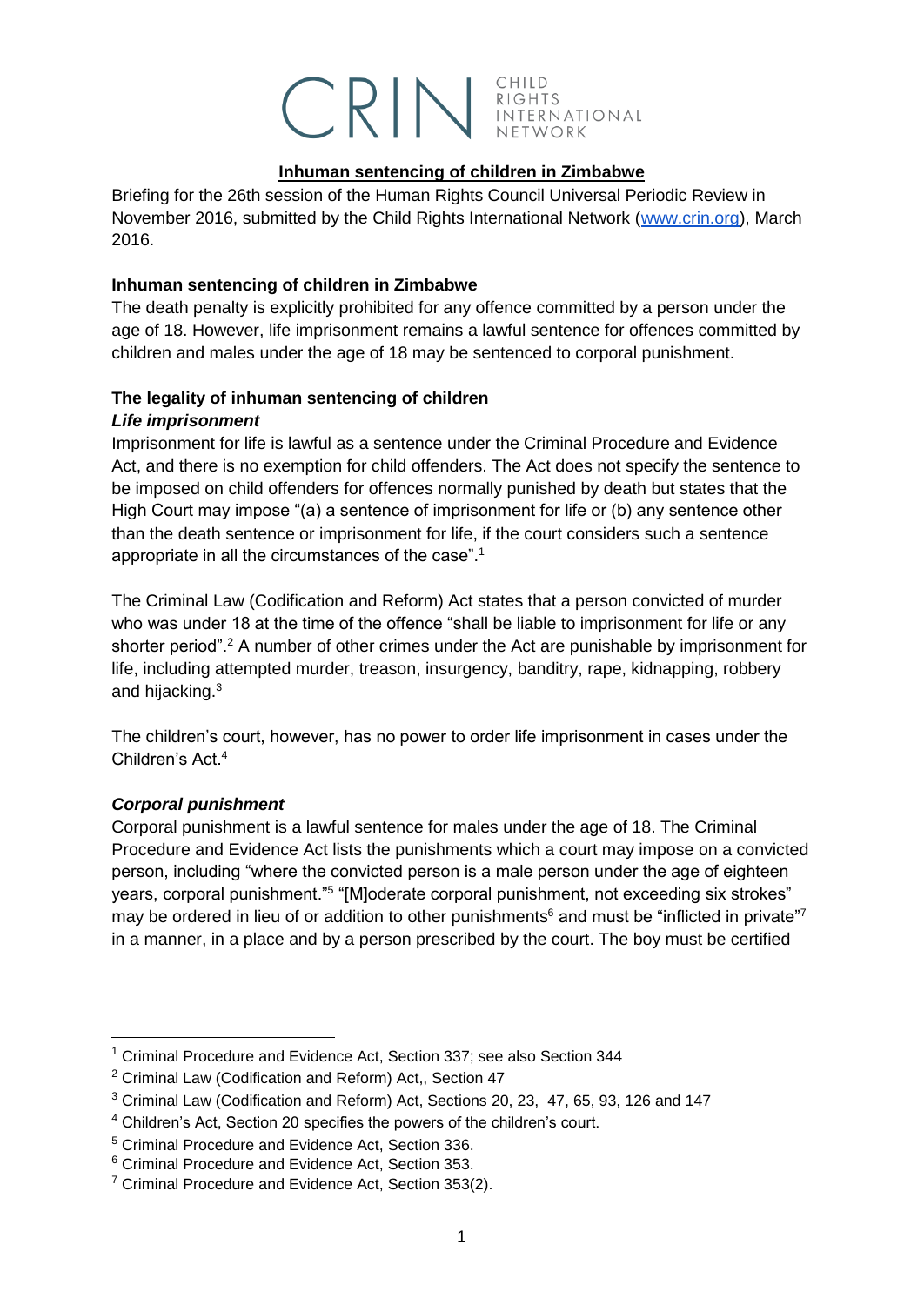by a medical practitioner<sup>8</sup> as fit to receive the punishment, and the boy's parent or guardian has a right to be present when the punishment is inflicted.<sup>9</sup>

The Prisons Act requires that "a moderate correction of whipping referred to in section 353 of the Criminal Procedure and Evidence Act" be carried out in the presence of the "officer in charge" and of the medical officer who certified the boy as fit to undergo the punishment.<sup>10</sup>The medical or prison officer may halt the punishment "if, in his opinion, the punishment is likely to cause more serious injury than is contemplated in the sentence".<sup>11</sup> The punishment cannot be inflicted in instalments.<sup>12</sup>

The Children's Act provides for the children's court to make orders in respect of children and young people in need of care and of those who have been convicted of an offence. Corporal punishment is not listed within the orders that the court is permitted to impose.<sup>13</sup> However, a child or young person aged 12 or older who fails to comply with a court order to attend a treatment centre "shall be guilty of an offence and liable to a sentence of moderate corporal punishment, not exceeding six strokes, in accordance with section 353 of the Criminal Procedure and Evidence Act".<sup>14</sup>

In January 2014, the High Court of Zimbabwe ruled that corporal punishment as a judicial sentence for males under the age of 18 was unconstitutional and therefore prohibited.<sup>15</sup> However, findings that a law is unconstitutional must be approved by Zimbabwe's Constitutional Court before being implemented<sup>16</sup> and in October 2015, the Constitutional Court indefinitely deferred ruling on the case.<sup>17</sup> As a result, corporal punishment as a judicial sentence remains lawful.

## *Death penalty*

-

The death penalty is explicitly prohibited for anyone who was under the age of 18 at the time of the relevant offence. The Criminal Procedure and Evidence Act states: "The High Court shall not pass sentence of death upon an offender who ... (c) at the time of the offence, was under the age of eighteen years."<sup>18</sup> The Criminal Law (Codification and Reform) Act 2004 similarly states that a person convicted of murder "shall be sentenced to death unless (a) the

<sup>8</sup> Criminal Procedure and Evidence Act, Section 353(4).

<sup>&</sup>lt;sup>9</sup> Criminal Procedure and Evidence Act, Section 353(3).

<sup>&</sup>lt;sup>10</sup> Prisons Act, Sections 101 and 103. Available at: [http://www.icla.up.ac.za/images/un/use-of](http://www.icla.up.ac.za/images/un/use-of-force/africa/Zimbabwe/Prisons%20Act.pdf)[force/africa/Zimbabwe/Prisons%20Act.pdf.](http://www.icla.up.ac.za/images/un/use-of-force/africa/Zimbabwe/Prisons%20Act.pdf)

<sup>&</sup>lt;sup>11</sup> Prisons Act, Section 104.

<sup>&</sup>lt;sup>12</sup> Prisons Act, Section 105.

<sup>&</sup>lt;sup>13</sup> Children's Act, Section 20.

<sup>14</sup> Children's Act, Section 20(3a), inserted by Act 22 of 2001, in force from 20 May 2002.

<sup>15</sup> *The State v. C (a juvenile)* [2014] HH 718-14. CRIN has produced a summary of the judgment, available at [www.crin.org/node/41936.](http://www.crin.org/node/41936)

<sup>16</sup> Constitution of Zimbabwe, Section 167(3).

<sup>&</sup>lt;sup>17</sup> The Herald, "Corporal punishment permissible: Concourt" 15 October 2015. Available at: [http://www.herald.co.zw/corporal-punishment-permissible-concourt/.](http://www.herald.co.zw/corporal-punishment-permissible-concourt/)

<sup>&</sup>lt;sup>18</sup> Criminal Procedure and Evidence Act, Section 338, Available at: [http://www.africanchildforum.org/clr/Legislation%20Per%20Country/Zimbabwe/zimbabwe\\_criproevi\\_1](http://www.africanchildforum.org/clr/Legislation%20Per%20Country/Zimbabwe/zimbabwe_criproevi_1927_en.pdf) 927\_en.pdf